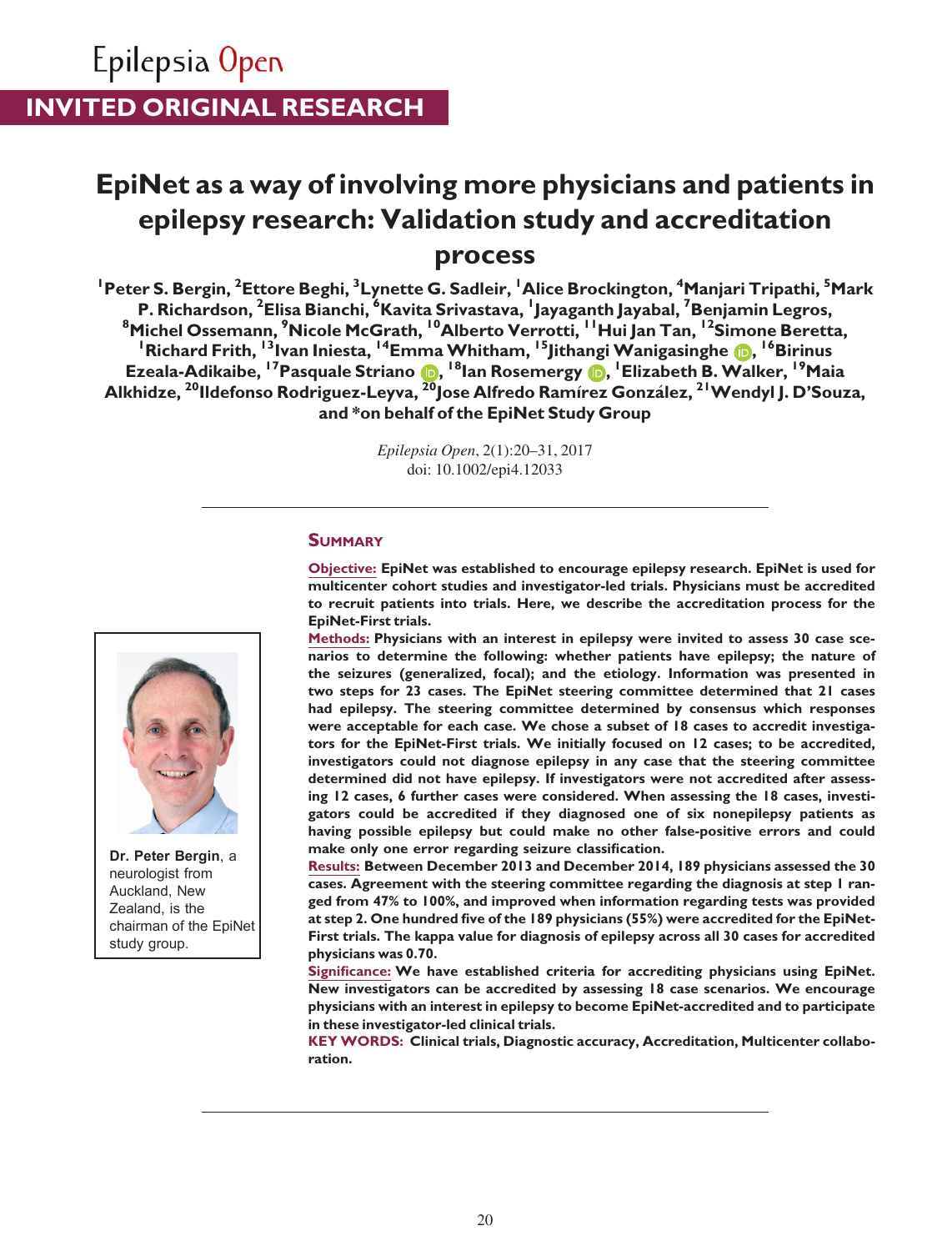# **KEY POINTS**

- More physicians and patients need to participate in clinical research so that we can learn more about the optimal treatment of epilepsy
- The EpiNet study group has been established to facilitate multicenter collaborative research studies
- The diagnosis of epilepsy and specific seizure types often involves uncertainty, and this needs to be acknowledged
- Formal accreditation processes should be undertaken to confirm that investigators participating in trials use similar diagnostic strategies
- The EpiNet study group has established an accreditation process for investigators participating in the Epi-Net-First trials

# **INTRODUCTION**

Epilepsy is a common but complex disease with multiple subtypes. Although it is a global disease, the incidence, etiology, and outcomes of epilepsy vary among countries.<sup>1</sup> Much regarding the pathogenesis and management of epilepsy, and detail of geographic variation, is still unknown.

Address correspondence to Peter S. Bergin, Department of Neurology, Auckland City Hospital, Grafton, Auckland 1148, New Zealand. E-mail: pbergin@adhb.govt.nz

\*Members of the EpiNet study group who contributed to this study are listed in Appendix 1.

© 2016 The Authors. Epilepsia Open published by Wiley Periodicals Inc. on behalf of International League Against Epilepsy.

This is an open access article under the terms of the [Creative Commons](http://creativecommons.org/licenses/by-nc-nd/4.0/) [Attribution-NonCommercial-NoDerivs](http://creativecommons.org/licenses/by-nc-nd/4.0/) License, which permits use and distribution in any medium, provided the original work is properly cited, the use is non-commercial and no modifications or adaptations are made.

The investigation of rare forms of epilepsy requires the involvement of multiple centers to gain sufficiently large cohorts. Despite this, relatively few patients participate in research. Knowledge of epilepsy management is mostly derived from studies conducted in high-income countries; resource-poor areas are seldom included, although most people with epilepsy live in these regions.<sup>2</sup> There is a great need to involve epilepsy experts from developing countries in research projects.

The efficacy and tolerability profiles of antiepileptic drugs (AEDs) are generally based on trials of short duration performed in highly selected patient groups. $3$  The relative merits of these drugs have not been well established, and there is little evidence to guide clinicians when the first AED fails, or to direct combination therapy when monotherapy is ineffective. The precise indications for nonpharmaceutical therapy, including diet, vagal nerve and deep brain stimulation, and surgery, still need to be determined.

When doctors do not know the best treatment for a patient, they should endeavor to find out; this involves accessing evidence-based guidelines, reviewing the literature, and consulting experts. We contend that if there is no evidence to guide therapy, then doctors should encourage patients to participate in trials in which different treatments are compared (comparative effectiveness research).

#### Barriers to participation in research

Many clinicians do not consider research to be part of their job. They are responsible for the care of the patients in clinics or hospital wards, but they may consider that research is for academics. Even if clinicians are interested in research, they are often too busy to participate. Most health services are under considerable financial pressures, and many physicians work long hours and struggle to cope with the clinical demands. Many health services do not encourage research. The difficulties of conducting clinical research while undertaking routine clinical care have recently been highlighted in the New England Journal of Medicine. Only 4% of 459 general practices in the United Kingdom who were approached to participate in a comparative effectiveness trial comparing two statin drugs ever recruited patients.<sup>4,5</sup>

Patients can be suspicious of research; they may be concerned that they will be put at risk, or that researchers will take advantage of them. Time and patience are required to convince patients that it is in everybody's interests—particularly theirs—to find out which treatments are most effective. Even if the risks from the research are no greater than those associated with routine clinical care, participation takes time, and this can leave them financially disadvantaged if they are not reimbursed for their visits.

Regulatory barriers need to be overcome. Institutional review boards and ethics committees have an important role to protect patients and to ensure that research is of a high standard. However, this means that even relatively low-risk

Accepted November 22, 2016.

<sup>&</sup>lt;sup>1</sup>Department of Neurology, Auckland City Hospital, Auckland, New Zealand; <sup>2</sup>IRCCS-Istituto di Ricerche Farmacologiche Mario Negri, Milan, Italy; <sup>3</sup>Department of Paediatrics, University of Otago, Wellington, New Zealand; <sup>4</sup>Department of Neurology, All India Institute of Medical Sciences, New Delhi, India; <sup>5</sup>Division of Neuroscience, King's College London, London, United Kingdom; <sup>6</sup>Bharati Vidyapeeth Deemed University Medical College, Pune, India; <sup>7</sup>Department of Neurology, Université Libre de Bruxelles, Brussels, Belgium; <sup>8</sup>CHU Mont-Godinne, Yvoir, Belgium; <sup>9</sup>Department of Medicine, Whangarei Hospital, Whangarei, New Zealand; <sup>10</sup>Department of Pediatrics, University of L'Aquila, L'Aquila, Italy; <sup>11</sup>UKM Medical Centre, Kuala Lumpur, Malaysia; 12Department of Neurology, San Gerardo Hospital ASST, Monza, Italy; <sup>13</sup>Department of Neurology, Palmerston North Hospital, Palmerston North, New Zealand; 14Flinders Medical Centre Flinders University, Bedford Park, South Australia, Australia; 15University of Colombo, Colombo, Sri Lanka; 16University of Nigeria Teaching Hospital, Enugu, Nigeria; <sup>17</sup>Istituto Giannina Gaslini and University of Genoa, Genoa, Italy; <sup>18</sup>Department of Neurology, Wellington Hospital, Wellington, New Zealand; <sup>19</sup>Institute of Neurology and Neuropsychology, Tbilisi, Georgia; <sup>20</sup>Central Hospital "Dr. Ignacio Morones Prieto", San Luis Potosi, Mexico; and <sup>21</sup>Department of Medicine, St. Vincent's Hospital, The University of Melbourne, Melbourne, Victoria, Australia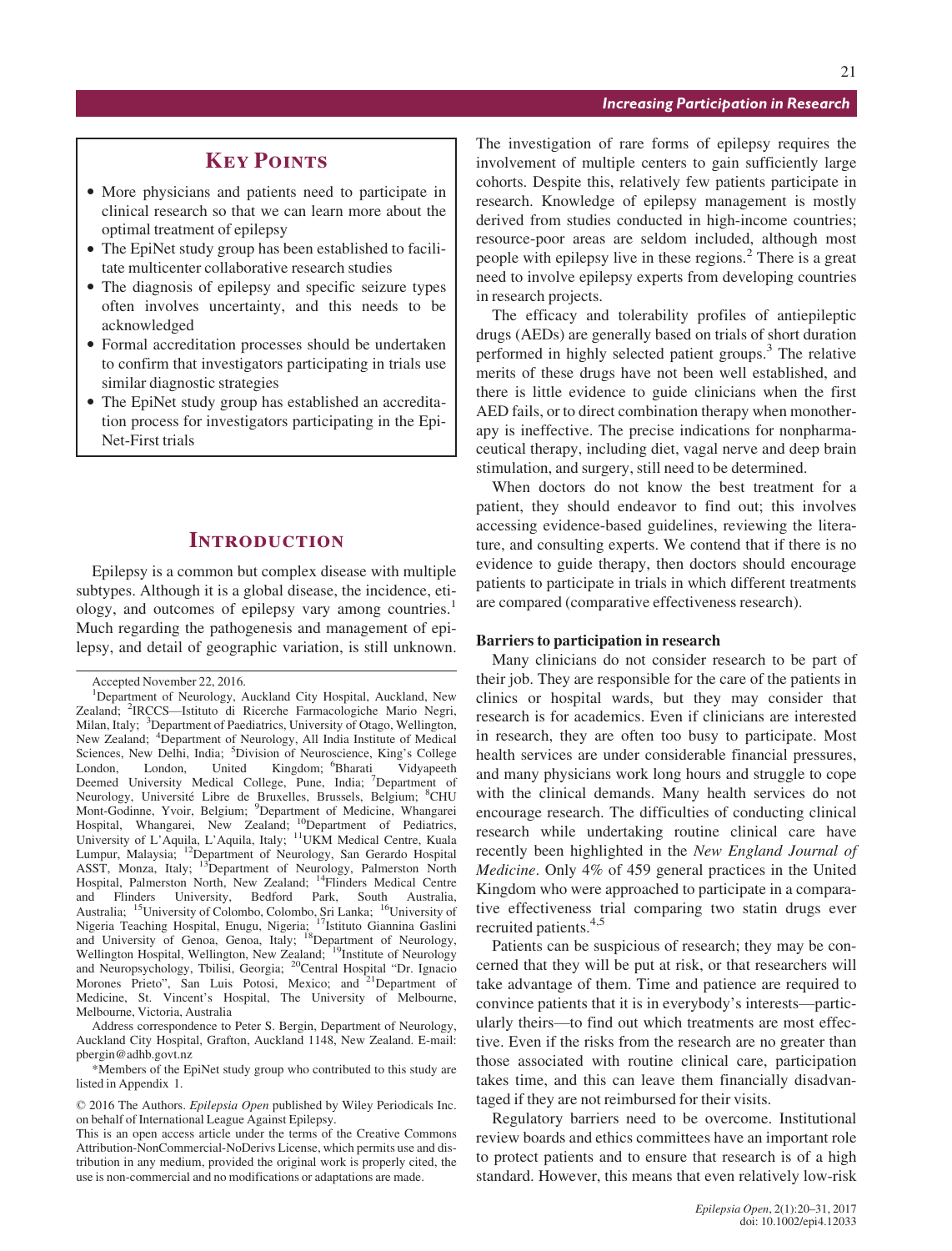studies may have to overcome major hurdles before they commence. Regulatory hurdles are particularly high for multicenter studies, where multiple ethics committees and research governance committees need to evaluate a project.

Pharmaceutical companies have the resources to overcome the regulatory hurdles. They are also able to make clinical research lucrative for investigators. If researchers are generously reimbursed for their time, then they may sacrifice other activities for research. This is often a mutually beneficial arrangement; the research gets done according to a satisfactory time scale, and the investigators may earn funds that can be used to develop services in their departments. This research model is effective in ensuring that particular types of clinical research are performed; however, the agenda for this research is set by pharmaceutical companies, which are working under a financial imperative; they are interested in research studies that will help them market their particular drug. They are less likely to be interested in funding research that might not increase their sales, and they may be wary of comparative studies that might actually show another drug is more effective than their own. One of the consequences of the success of this model is that it may create a mind-set in researchers and healthcare providers that they should be generously reimbursed for research. However, we argue strongly that it is in everyone's interests to find out what the best treatments are for the many different types of epilepsy.

### The EpiNet project as a means to undertake research in clinical practice

The EpiNet project was established in 2009 under the auspices of the New Zealand chapter of the International League Against Epilepsy (NZLAE) to try to increase the proportion of doctors and patients with epilepsy who participate in comparative effectiveness research.<sup>6,7</sup>

EpiNet is an online database that is versatile, easy to use, and comprehensive ([www.epinet.co.nz](http://www.epinet.co.nz)). Information is collected for a range of axes, including seizure type, epilepsy syndrome, etiology, investigations, and treatment history. The database can be accessed by approved investigators who log on to a secure, password-protected website. The information contained within it is owned by the individual investigators participating in the EpiNet collaboration, and access to the information is controlled by a steering committee.

An international pilot study was undertaken from September 2010 to November 2011. Adult and pediatric neurologists from 13 countries participated. By the end of November 2011, more than 1,050 patients had been registered by 55 neurologists or research assistants working in 25 centers in  $13$  countries.<sup>8</sup> All patients gave their informed consent to have their information stored in the database.

As of the end of October 2016, over 10,000 patients from 29 countries had been entered into the database.

Because the goal of EpiNet is to integrate research with clinical practice, the database has also been designed to function as an electronic clinical epilepsy record for the patient. The results of a patient's investigations and the full drug history are available in a single document. Records can be shared with other physicians from the patient's country if the investigator and patient so wish. Investigators have a database of their own patients, and each investigator can download information from their own patients' records and analyze these without any permission required of the EpiNet study group.

The EpiNet steering committee wants the project to be a grassroots collaboration. We want researchers around the world to identify research questions and develop research protocols to answer these questions. Researchers who are not currently participating in EpiNet are welcome to perform trials using this platform. We also want people with epilepsy to have a major role in directing the research. We want to run large, simple, pragmatic, investigator-led, multinational trials and prospective population-based cohort studies at low cost. We intend to ask questions that pharmaceutical companies are not asking.

## Data quality: EpiNet validation study and accreditation of investigators

To ensure that research is of high-quality, and that studies are comparable, investigators must have comparable skills and exhibit a satisfactory interrater agreement. Data collection should be performed in a standard way. The EpiNet database has been designed to collect comprehensive information about patients with epilepsy, in a user-friendly but standardized manner.

The validity of research studies depends on the level of confidence that those included actually had the condition of interest. Epilepsy is often a clinical diagnosis, and it is well recognized that the interrater agreement between clinicians in the diagnosis and syndromic classification of epilepsy is only moderate, even between experienced neurologists. $9-12$ Ongoing education is important. Internal rules and checklists can be established within a database to ensure that patients recruited for studies do meet all the entry criteria, and an expert panel can review details of patients who might be eligible for a study before they are recruited. The level of agreement between investigators can also be improved by using predefined diagnostic criteria and panel discussion.

The EpiNet steering committee intends to accredit investigators for particular studies. We envisage multiple levels of accreditation, which are not necessarily arranged in a hierarchical manner. Investigators who have a particular subspecialty interest might be accredited for some studies, but not others. The EpiNet steering committee will oversee the accreditation processes but will not necessarily arrange accreditation for specific studies; these processes may be determined by the particular study coordinators. Accreditation for one study may require assessing a standardized set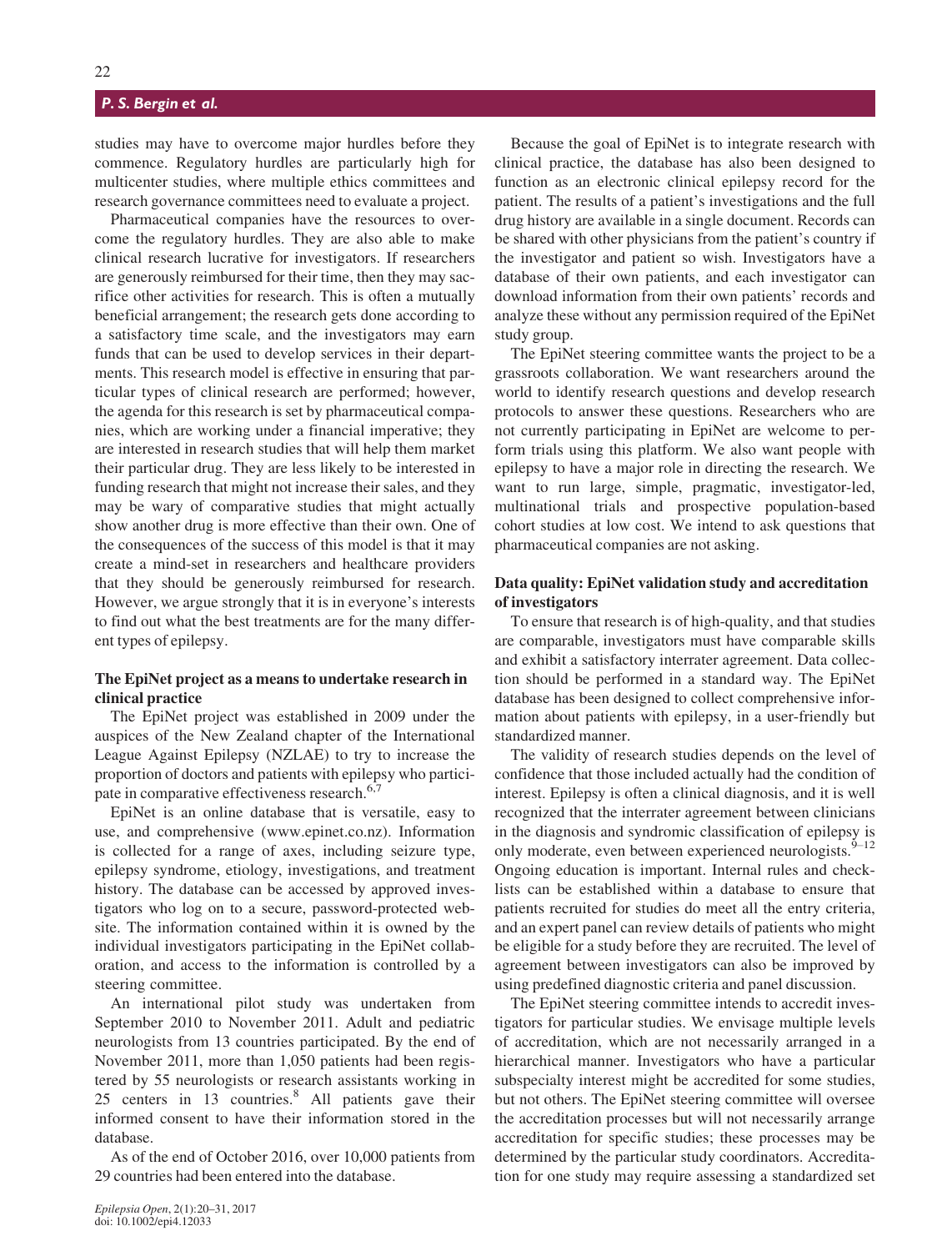23

of case histories or reviewing electroencephalograms (EEGs); accreditation for another study may be given after investigators have attended a workshop or may be based on formal or informal qualifications, such as the International League Against Epilepsy's proposed Competencies for Epileptologists.<sup>13</sup>

This paper addresses the processes we have developed to accredit investigators for the first of the multicenter pragmatic randomized controlled trials that are being undertaken by the EpiNet study group.

### Aims of EpiNet validation study

The EpiNet validation study was undertaken from December 2013 through 2014. It had two aims: (1) to accredit investigators for the EpiNet-First trials. These are randomized controlled trials in patients with previously untreated epilepsy (details regarding the EpiNet-First trials are given below and in the discussion); (2) to determine how much variability there is between neurologists and epileptologists in diagnoses.

This paper addresses accreditation for the EpiNet-First trials. The EpiNet steering committee wanted to ensure that all investigators who participate in these trials diagnose epilepsy and seizure types in a consistent way. For practical purposes, this involves meeting particular criteria determined by the steering committee. The steering committee also wanted to establish a process that would allow future investigators who had not participated in the validation study to get accredited at a later date without having to assess the complete set of 30 cases.

A separate paper analyzing levels of agreement between neurologists and epileptologists is being prepared. This will look at levels of agreement for the entire sample, for subgroups from differing geographic areas, and for subgroups determined by levels of specialization and experience.

# **METHODS**

Initially, 40 scenarios of real patients who had paroxysmal attacks of various types were prepared by P.B. The six members of the EpiNet steering committee then independently assessed the 40 cases to determine:

(1) How likely it was that each patient had experienced one or more epileptic seizures; the options presented for level of confidence of a diagnosis of epilepsy were: certain (seizure recorded on EEG); beyond reasonable doubt; probable; possible; unlikely; not epilepsy.

For subsequent analysis, these six options were consolidated into three broader categories: epilepsy (certain, beyond reasonable doubt, and probable); possible epilepsy; and not epilepsy (unlikely; not epilepsy).

(2) The nature of the attacks, with seizures categorized by the ILAE 2010 classification schema<sup>14</sup> (focal seizures; generalized seizures; epileptic seizures, but nature

uncertain; nature of attacks uncertain [possibly epileptic]; attacks not epileptic).

(3) The etiology of the epilepsy, in broad categories, using the ILAE 2010 classification schema<sup>14</sup> (genetic/presumed genetic; structural/metabolic; unknown; not epilepsy).

After discussion within the steering committee, 10 cases were excluded, either because they were too similar to other cases or because more than one of the six members of the steering committee disagreed with the consensus diagnosis. The final set of 30 cases chosen for the validation study included 21 patients with epileptic seizures and 9 with seizure mimics.

The EpiNet steering committee invited neurologists, epileptologists, and pediatricians who had expressed an interest in the EpiNet-First trials and other physicians with an interest in epilepsy to participate in this validation study. Participants were invited to assess the 30 cases and determine diagnosis, seizure type, and etiology, as detailed above, via the online EpiNet database. Twenty-three of the cases were presented in two steps, with clinical information in step 1 and results of investigations in step 2. Participants were required to give their opinions regarding epilepsy diagnosis, seizure type, and epilepsy etiology after each step.

The EpiNet steering committee chose a subset of cases that could be used to accredit investigators for the EpiNet-First trials.<sup>15,16</sup> These trials involve patients with newly diagnosed epilepsy, and the steering committee therefore decided that the most important requirement was that investigators can correctly determine whether patients have epileptic seizures. The second requirement was that investigators can correctly distinguish focal seizures from generalized seizures because there are separate trials for patients with different seizure types.<sup>15,16</sup> Following discussion, the EpiNet steering committee identified 18 cases to be used for accreditation for the EpiNet-First trials. Some of the patients have epilepsy and some have other common paroxysmal attacks. These cases represent the types of patients who are commonly seen in first seizure clinics but also include several patients with established epilepsy. The steering committee determined by consensus which responses were acceptable for these cases. For most cases, a range of responses was accepted; for instance, if the steering committee thought the patient clearly has epilepsy, then only the options "certain," "beyond reasonable doubt," or "probable" were accepted; if any members of the steering committee considered that there was diagnostic uncertainty, then the "possible" option was also considered acceptable. The steering committee took the approach that it is better to err on the side of not including in trials some people who might actually have epilepsy than to include people who do not have epilepsy.

When accrediting individual investigators, we initially focused on a subset of 12 cases. To be accredited,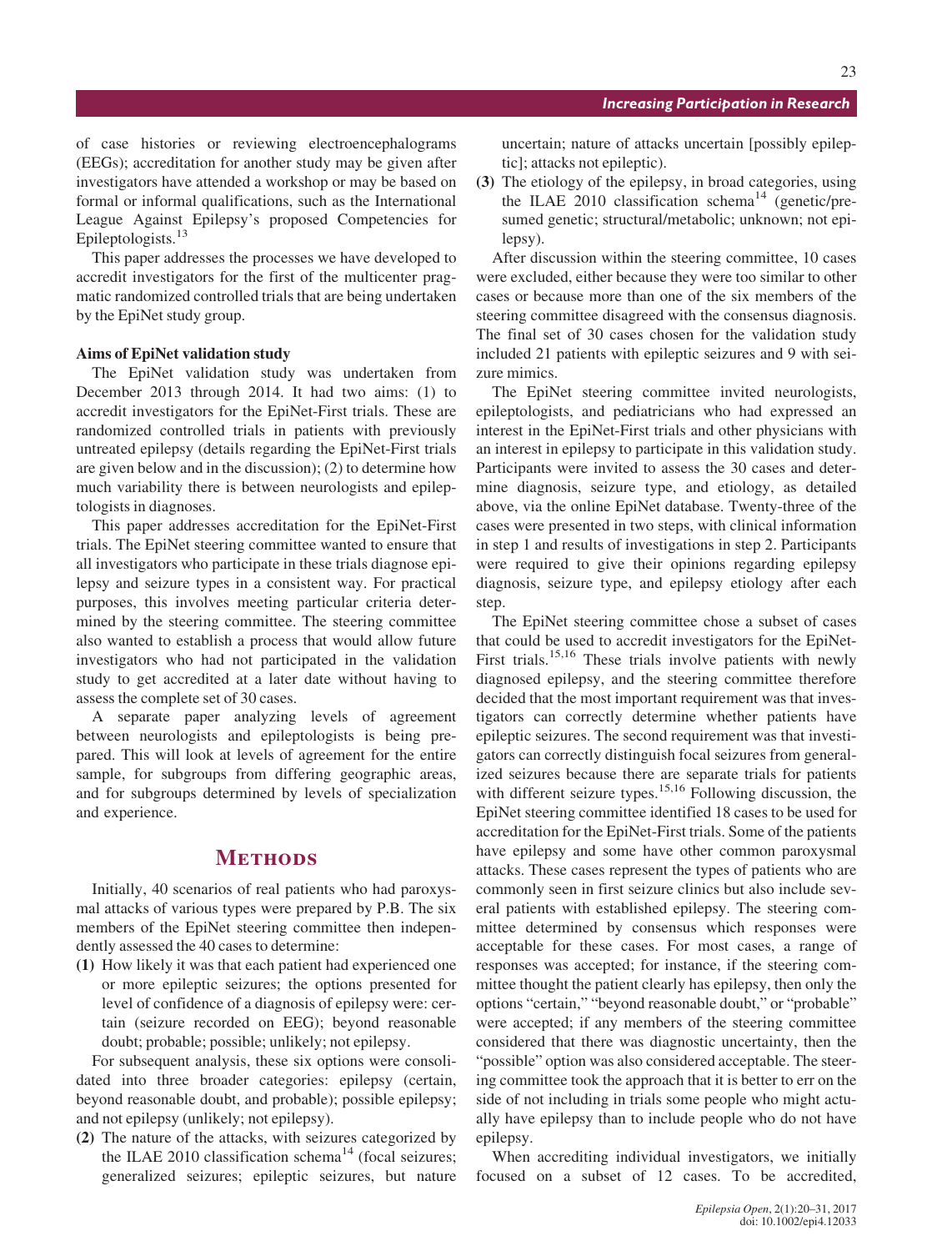investigators could not diagnose epilepsy ("certain," "beyond reasonable doubt," or "probable") in any of the cases that the steering committee had determined did not have epilepsy, but they could diagnose one of the epilepsy cases as not having epilepsy ("unlikely" or "not epilepsy"). Investigators could not diagnose generalized seizures in cases the steering committee determined had focal seizures, and vice versa; however, the option "epileptic seizures, but nature uncertain" was considered acceptable in some cases. If investigators made an error with 1 of the initial 12 cases, the final 6 of the 18 cases were reviewed. When assessing the full 18 cases, investigators could be accredited if they diagnosed 1 of 6 nonepilepsy patients as having possible epilepsy but made no other false-positive errors in diagnosis, and they could make no more than one error regarding seizure classification.

Investigators' responses on the etiology form were not considered in the accreditation process.

We have included as supporting information the 12 cases that were *not* used for the accreditation process; these demonstrate the type of material that is included in the case scenarios. We have not included the 18 cases that were actually used to accredit investigators because the same cases are still being used to accredit new investigators.

We calculated kappa values to look at the levels of agreement among all participants and separately for those who were accredited for the EpiNet-First trials. The kappa statistic is a measure of agreement that is corrected for the level of agreement that would be expected to occur by chance alone. It is calculated as the proportion of agreement beyond that expected by chance (the achieved beyond chance agreement as a proportion of the attainable beyond chance agreement). Kappa values range from  $-1$  to 1. According to Landis and Koch, kappa values can be classified as poor (less than chance—kappa below 0), slight (0.01–0.20), fair (0.21–0.40), moderate (0.41–0.60), substantial (0.61– 0.80), and almost perfect agreement  $(0.81-1.00)$ .<sup>17</sup>

# **RESULTS**

One hundred eighty-nine physicians from 36 countries assessed the 30 cases. The distribution of responses for these 189 physicians for each of the cases is shown in Tables 1–3.

Of the 21 cases that the steering committee determined had epilepsy, agreement with the steering committee regarding the diagnosis at step 1 ranged from 47% to 100% (Table 1). The mean percentage of investigators who diagnosed epilepsy for the 21 cases at step 1 was 83%. For the 18 cases where information was provided in two steps, the mean percentage of investigators who diagnosed epilepsy increased from 85% to 90% after step 2.

Of the 9 cases that the steering committee determined did not have epilepsy, agreement among participants with the steering committee at step 1 ranged from 47% to 92%. The mean percentage of investigators who diagnosed "not

The responses for seizure types are shown in Table 2. The steering committee considered that 9 of the patients had generalized seizures; the mean proportion of participants who diagnosed generalized seizures for these 9 cases at step 1 was 67%, increasing to 80% at step 2. The steering committee considered that 11 patients had focal seizures; the mean proportion of participants who diagnosed focal seizures for these 11 cases at step 1 was 67%. For the 9 cases where information was provided in two steps, the mean percentage of investigators who diagnosed focal seizures at step 1 was 63%, increasing to 75% at step 2.

The responses for etiology are shown in Table 3. Of the 8 cases that the steering committee determined had a genetic etiology for their epilepsy, agreement with the steering committee ranged from 31% to 91% at step 2. The mean proportion of participants who diagnosed a genetic etiology for these 8 cases at step 1 was 62%, and increased to 74.9% at step 2.

Of the 4 cases that the steering committee determined had a structural/metabolic etiology for their epilepsy, agreement with the steering committee ranged from 72% to 96% at step 1. The mean proportion of participants who diagnosed a structural/metabolic etiology for these 4 cases at step 2 was 87%.

The EpiNet steering committee was uncertain of the etiology in 9 of the patients with epilepsy. The mean proportion of participants who selected "unknown" for the etiology for these 8 cases was only 48% at step 1. After step 2, 56% of participants selected "unknown" for the etiology.

### Accreditation criteria

When we focused on the 18 cases that the steering committee determined should be used for accreditation, 105 (55.6%) of the 189 physicians who assessed all 30 cases in the EpiNet validation study met the standard for accreditation.

The kappa value for the diagnosis of epilepsy at step 1 for all 189 participants who completed the 30 cases was moderately good, at 0.60, although it was only fair for seizure type (0.39) and etiology (0.38). For the 105 physicians who met the criteria for accreditation when assessing the subset of 18 cases, the kappa value for all 30 cases at step 1 increased to 0.70 for the diagnosis of epilepsy, 0.47 for seizure type, and 0.45 for etiology.

# **DISCUSSION**

### The validation study and accreditation process

Many of the patients included in this study had classical presentations, and we expected most participants to find assessment of these cases easy. More than 90% of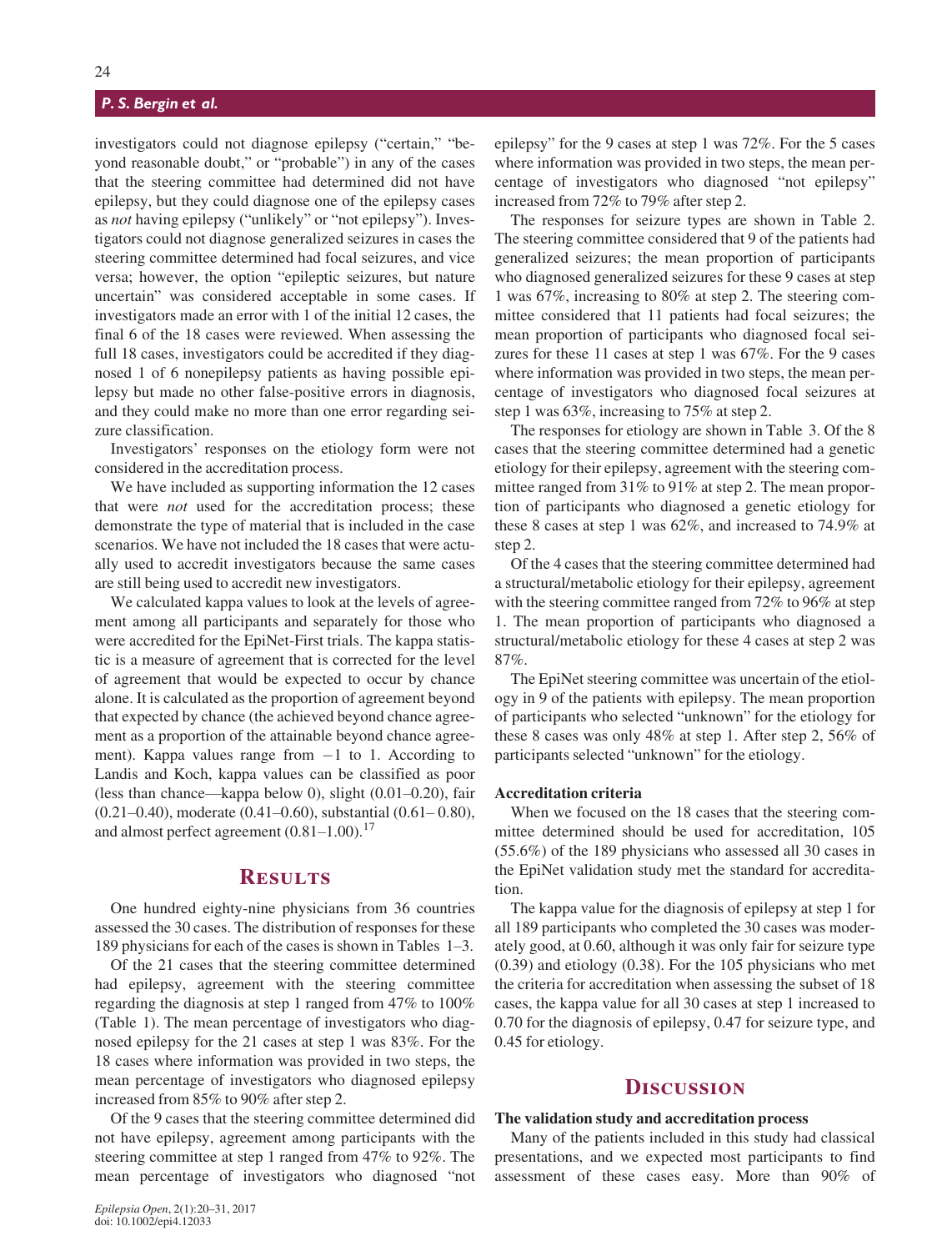|                       |            | Step I            |              |            | Step 2            |              |
|-----------------------|------------|-------------------|--------------|------------|-------------------|--------------|
|                       | Epilepsy   | Possible epilepsy | Not epilepsy | Epilepsy   | Possible epilepsy | Not epilepsy |
| <b>Epilepsy cases</b> |            |                   |              |            |                   |              |
|                       | 169(90.4)  | 11(5.9)           | 7(3.7)       | 176(94.1)  | 7(3.7)            | 4(2.1)       |
| 3                     | 179 (94.7) | 6(3.2)            | 4(2.1)       | 180(95.2)  | 5(2.7)            | 4(2.1)       |
| 4                     | 189 (100)  | 0(0.0)            | 0(0.0)       | 189 (100)  | 0(0.0)            | 0(0.0)       |
| 5                     | 123(65.4)  | 38(20.2)          | 27(14.4)     | 115(61.2)  | 40(21.3)          | 33(17.6)     |
| 8                     | 186(99.5)  | 1(0.5)            | 0(0.0)       | 187(100)   | 0(0.0)            | 0(0.0)       |
| 9                     | 88 (46.8)  | 61(32.5)          | 39(20.7)     | 145(77.1)  | 34(18.1)          | 9(4.8)       |
| $\overline{10}$       | 107(56.6)  | 55(29.1)          | 27(14.3)     | 135(71.4)  | 31(16.4)          | 23(12.2)     |
| $\mathbf{H}$          | 186 (98.9) | 2(1.1)            | 0(0.0)       | 186 (98.9) | 2(1.1)            | 0(0.0)       |
| 3                     | 165(87.8)  | 18(9.6)           | 5(2.7)       | 179(95.2)  | 7(3.7)            | 2(1.1)       |
| 4                     | 135(87.7)  | 18(11.7)          | 1(0.7)       | <b>NA</b>  | <b>NA</b>         | <b>NA</b>    |
| 15                    | 183 (96.8) | 4(2.1)            | 2(1.1)       | 186(98.4)  | 2(1.1)            | 1(0.5)       |
| 17                    | 186 (98.9) | 1(0.5)            | 1(0.5)       | 186 (98.9) | 1(0.5)            | 1(0.5)       |
| 8                     | 119(62.9)  | 47(24.9)          | 23(12.2)     | <b>NA</b>  | <b>NA</b>         | <b>NA</b>    |
| 20                    | 174(92.1)  | 14(7.4)           | 1(0.5)       | 183(96.8)  | 5(2.6)            | 1(0.5)       |
| 22                    | 135(72.9)  | 18(9.6)           | 34(18.2)     | 174(93.1)  | 9(4.8)            | 4(2.1)       |
| 23                    | 159(84.1)  | 22(11.6)          | 8(4.2)       | 160(84.7)  | 21(11.1)          | 8(4.2)       |
| 24                    | 131(69.3)  | 25(13.2)          | 33(17.5)     | 150(79.4)  | 16(8.5)           | 23(12.2)     |
| 26                    | 117(61.9)  | 48 (25.4)         | 24(12.7)     | 171(90.5)  | 15(7.9)           | 3(1.6)       |
| 28                    | 174(92.1)  | 15(7.9)           | 0(0)         | 186(98.4)  | 3(1.6)            | 0(0.0)       |
| 29                    | 184(97.4)  | 2(1.1)            | 3(1.6)       | <b>NA</b>  | <b>NA</b>         | <b>NA</b>    |
| 30                    | 151(79.9)  | 31(16.4)          | 7(3.7)       | 173(91.5)  | 14(7.4)           | 2(1.1)       |
| Not epilepsy cases    |            |                   |              |            |                   |              |
| 2                     | 11(5.8)    | 25(13.2)          | 153(80.9)    | 8(4.2)     | 24(12.7)          | 157(83.1)    |
| 6                     | 32(17.0)   | 50(26.6)          | 106(56.4)    | 14(7.5)    | 28(14.9)          | 146(77.7)    |
| 7                     | 12(6.4)    | 29(15.3)          | 148(78.3)    | 13(6.9)    | 29(15.3)          | 147(77.8)    |
| 12                    | 16(8.5)    | 26(13.8)          | 147(77.8)    | <b>NA</b>  | <b>NA</b>         | <b>NA</b>    |
| 16                    | 23(12.2)   | 30(15.9)          | 136(72.0)    | 20(10.6)   | 30(15.9)          | 139(73.5)    |
| 9                     | 23(12.2)   | 38(20.1)          | 128(67.7)    | <b>NA</b>  | <b>NA</b>         | <b>NA</b>    |
| 21                    | 27(14.4)   | 73 (38.8)         | 88 (46.8)    | <b>NA</b>  | <b>NA</b>         | <b>NA</b>    |
| 25                    | 23(12.2)   | 29(15.3)          | 137(72.5)    | 10(5.3)    | 20(10.6)          | 159(84.1)    |
| 27                    | 10(5.3)    | 7(3.7)            | 174(92.1)    | <b>NA</b>  | <b>NA</b>         | <b>NA</b>    |

NA, not available.

Table showing the number of investigators who chose a particular option for the likelihood that each patient had epileptic seizures. Percentages are shown in talics in parentheses. The cases are separated into epilepsy and not-epilepsy cases as determined by the EpiNet steering committee.

participants correctly diagnosed epilepsy in 10 of the 21 epilepsy cases, and all 189 participants correctly diagnosed epilepsy in case 4. However, we also deliberately included several "gray cases." This was done to determine how participants manage diagnostic uncertainty because most physicians see patients where there is genuine uncertainty regarding the diagnosis. Practicing clinicians sometimes decide that it is appropriate to treat these patients, but including people who do not actually have epilepsy in trials of epilepsy treatment will increase the "noise" and reduce the power of the trials. If these patients are randomized, then potential bias will be minimized because similar patients will end up in all arms of a trial. The effect of the added noise can be reduced by increasing the number of patients recruited to the trial; however, this adds considerably to the cost and time taken to complete the study, and trials may still be underpowered if too many patients who do not have epilepsy are included. It is probably impossible to completely exclude all such patients from research studies, but

efforts need to be taken to minimize the number of people who do not have epilepsy who are recruited into trials. Patients in whom there is a high level of diagnostic uncertainty should not be recruited into clinical trials.

We have not given details of the specific cases that were used for accreditation, nor the exact criteria. This is because we intend to use these cases for accrediting new investigators. We believe that an accreditation process is required for diagnostic rigor, though we are also aware that this process may be challenging to potential investigators; however, we believe that it is important for the integrity of the trials that a formal accreditation process is established.

We have undertaken the validation study and accreditation process to reassure the EpiNet study group and the wider epilepsy community that investigators who recruit patients for the trials can accurately diagnose epilepsy and the seizure type under investigation. The steering committee comprises adult and pediatric neurologists and epileptologists from five different countries and three continents. We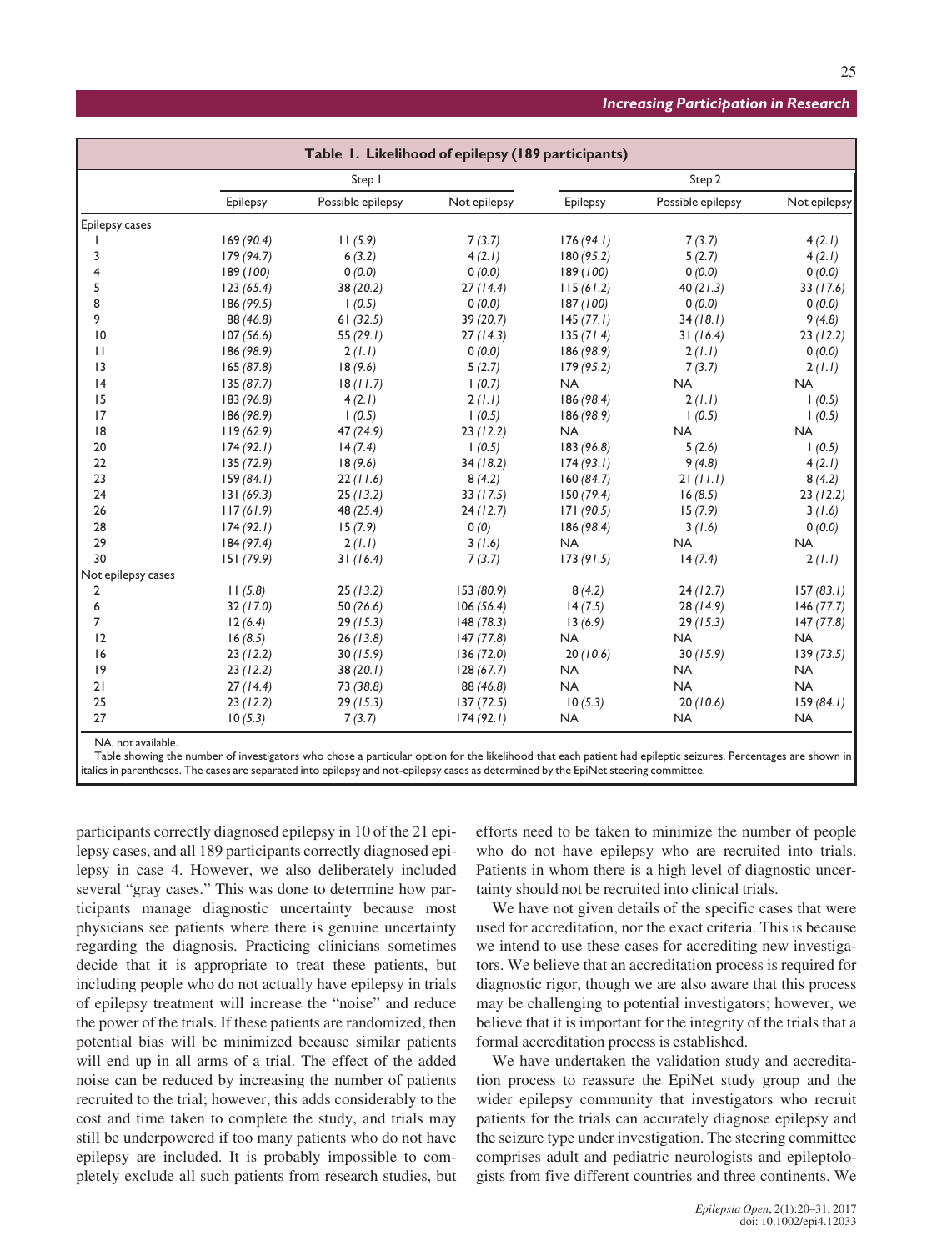|                                         |                                          |           |                     | <u>2</u><br>Table<br>Step <sup>1</sup>                                                                            |                                                                                                                                                                                                                                                                                                                | Seizure diagnoses (189 participants)                                                                                                                                                                                                                                                                                                                                                                                                                                                 |                                                                                                                                                                                                                                                                                                   |                                                                                                                                                                   | Step <sub>2</sub>                                                                                           |                                                                            |                                                                              |
|-----------------------------------------|------------------------------------------|-----------|---------------------|-------------------------------------------------------------------------------------------------------------------|----------------------------------------------------------------------------------------------------------------------------------------------------------------------------------------------------------------------------------------------------------------------------------------------------------------|--------------------------------------------------------------------------------------------------------------------------------------------------------------------------------------------------------------------------------------------------------------------------------------------------------------------------------------------------------------------------------------------------------------------------------------------------------------------------------------|---------------------------------------------------------------------------------------------------------------------------------------------------------------------------------------------------------------------------------------------------------------------------------------------------|-------------------------------------------------------------------------------------------------------------------------------------------------------------------|-------------------------------------------------------------------------------------------------------------|----------------------------------------------------------------------------|------------------------------------------------------------------------------|
| Case                                    |                                          | Focal     | Generalized         | Epilepsy-NU                                                                                                       | Attack-NU                                                                                                                                                                                                                                                                                                      | Not epileptic                                                                                                                                                                                                                                                                                                                                                                                                                                                                        | Focal                                                                                                                                                                                                                                                                                             | Generalized                                                                                                                                                       | Epilepsy-NU                                                                                                 | Attack-NU                                                                  | Not epileptic                                                                |
| Epilepsy                                |                                          |           |                     |                                                                                                                   |                                                                                                                                                                                                                                                                                                                |                                                                                                                                                                                                                                                                                                                                                                                                                                                                                      |                                                                                                                                                                                                                                                                                                   |                                                                                                                                                                   |                                                                                                             |                                                                            |                                                                              |
|                                         | မြစ်                                     | 31(16.8)  | 83 (44.9)           | 53(28.7)                                                                                                          |                                                                                                                                                                                                                                                                                                                | $\begin{array}{l} \mathcal{L}_1 \cup \mathcal{L}_2 \cup \mathcal{L}_3 \cup \mathcal{L}_4 \cup \mathcal{L}_5 \cup \mathcal{L}_6 \cup \mathcal{L}_7 \cup \mathcal{L}_8 \cup \mathcal{L}_7 \cup \mathcal{L}_8 \cup \mathcal{L}_9 \cup \mathcal{L}_9 \cup \mathcal{L}_9 \cup \mathcal{L}_1 \cup \mathcal{L}_1 \cup \mathcal{L}_2 \cup \mathcal{L}_3 \cup \mathcal{L}_3 \cup \mathcal{L}_4 \cup \mathcal{L}_5 \cup \mathcal{L}_6 \cup \mathcal{L}_7 \cup \mathcal{L}_7 \cup \mathcal{L}_$ |                                                                                                                                                                                                                                                                                                   | 86 (46.5)                                                                                                                                                         | 51 (27.6)<br>0 (0.0)                                                                                        |                                                                            |                                                                              |
|                                         | Focal                                    | 80 (97.3) | 0(0.0)              |                                                                                                                   |                                                                                                                                                                                                                                                                                                                |                                                                                                                                                                                                                                                                                                                                                                                                                                                                                      |                                                                                                                                                                                                                                                                                                   | $0 \, (0.0)$                                                                                                                                                      |                                                                                                             |                                                                            |                                                                              |
|                                         | Gen                                      | 15(8.0)   | 64 (87.2            | $0 (0.0)$<br>$7 (3.7)$                                                                                            |                                                                                                                                                                                                                                                                                                                |                                                                                                                                                                                                                                                                                                                                                                                                                                                                                      |                                                                                                                                                                                                                                                                                                   | 74(92.6)                                                                                                                                                          |                                                                                                             |                                                                            |                                                                              |
|                                         | Focal                                    | 83 (44.6  | 29 (15.6)           |                                                                                                                   |                                                                                                                                                                                                                                                                                                                |                                                                                                                                                                                                                                                                                                                                                                                                                                                                                      |                                                                                                                                                                                                                                                                                                   |                                                                                                                                                                   |                                                                                                             |                                                                            |                                                                              |
|                                         | Gen                                      | 12(6.4)   | 65 (88.2)           |                                                                                                                   |                                                                                                                                                                                                                                                                                                                |                                                                                                                                                                                                                                                                                                                                                                                                                                                                                      |                                                                                                                                                                                                                                                                                                   |                                                                                                                                                                   |                                                                                                             |                                                                            |                                                                              |
|                                         | Focal                                    | 05 (56.8) | (0.5)               | $\begin{array}{l} 17 (9.1) \\ 9 (4.8) \\ 9 (0.5) \\ 0 (0.0) \end{array}$                                          | $\begin{array}{l} (2,0) \ (3,0) \ (3,0) \ (3,0) \ (3,0) \ (3,0) \ (3,0) \ (3,0) \ (3,0) \ (3,0) \ (3,0) \ (3,0) \ (3,0) \ (3,0) \ (3,0) \ (3,0) \ (3,0) \ (3,0) \ (3,0) \ (3,0) \ (3,0) \ (3,0) \ (3,0) \ (3,0) \ (3,0) \ (3,0) \ (3,0) \ (3,0) \ (3,0) \ (3,0) \ (3,0) \ (3,0) \ (3,0) \ (3,0) \ (3,0) \ (3,$ |                                                                                                                                                                                                                                                                                                                                                                                                                                                                                      |                                                                                                                                                                                                                                                                                                   |                                                                                                                                                                   |                                                                                                             |                                                                            |                                                                              |
|                                         | Focal                                    | 44(77.0)  | 0(0.0)              |                                                                                                                   |                                                                                                                                                                                                                                                                                                                |                                                                                                                                                                                                                                                                                                                                                                                                                                                                                      |                                                                                                                                                                                                                                                                                                   |                                                                                                                                                                   |                                                                                                             |                                                                            |                                                                              |
|                                         | Gen                                      | 2(1.1)    | 63 (87.6)           | $20(10.6)$<br>$23(12.3)$<br>$66(35.1)$                                                                            |                                                                                                                                                                                                                                                                                                                |                                                                                                                                                                                                                                                                                                                                                                                                                                                                                      |                                                                                                                                                                                                                                                                                                   |                                                                                                                                                                   |                                                                                                             |                                                                            |                                                                              |
|                                         | Focal                                    | 34(71.7)  | 16(8.6)             |                                                                                                                   |                                                                                                                                                                                                                                                                                                                |                                                                                                                                                                                                                                                                                                                                                                                                                                                                                      |                                                                                                                                                                                                                                                                                                   |                                                                                                                                                                   |                                                                                                             |                                                                            |                                                                              |
|                                         | $Ep - NU$                                | 19(10.1)  | 94 (50.0)           |                                                                                                                   |                                                                                                                                                                                                                                                                                                                |                                                                                                                                                                                                                                                                                                                                                                                                                                                                                      |                                                                                                                                                                                                                                                                                                   |                                                                                                                                                                   |                                                                                                             |                                                                            |                                                                              |
|                                         | Gen                                      | 6(3.2)    | 70(90.4)            |                                                                                                                   |                                                                                                                                                                                                                                                                                                                |                                                                                                                                                                                                                                                                                                                                                                                                                                                                                      |                                                                                                                                                                                                                                                                                                   |                                                                                                                                                                   |                                                                                                             |                                                                            |                                                                              |
|                                         | Focal                                    | 64 (87.7  |                     |                                                                                                                   |                                                                                                                                                                                                                                                                                                                |                                                                                                                                                                                                                                                                                                                                                                                                                                                                                      |                                                                                                                                                                                                                                                                                                   |                                                                                                                                                                   |                                                                                                             |                                                                            |                                                                              |
|                                         | Focal                                    | 39 (73.9) | $15(8.0)$<br>2(1.1) |                                                                                                                   |                                                                                                                                                                                                                                                                                                                |                                                                                                                                                                                                                                                                                                                                                                                                                                                                                      |                                                                                                                                                                                                                                                                                                   |                                                                                                                                                                   |                                                                                                             |                                                                            |                                                                              |
| 20                                      | Focal                                    | 53 (28.3) | 77(41.2)            | 9 (4.8)<br>6 (3.2)<br>6 (2.1)<br>4 (2.3.0)<br>4 (2.3.3)<br>5 (29.3)<br>5 (29.3)                                   |                                                                                                                                                                                                                                                                                                                |                                                                                                                                                                                                                                                                                                                                                                                                                                                                                      |                                                                                                                                                                                                                                                                                                   |                                                                                                                                                                   |                                                                                                             |                                                                            |                                                                              |
| 22                                      | Gen                                      | 20(12.8)  | 110(59.1)           |                                                                                                                   |                                                                                                                                                                                                                                                                                                                |                                                                                                                                                                                                                                                                                                                                                                                                                                                                                      |                                                                                                                                                                                                                                                                                                   |                                                                                                                                                                   |                                                                                                             |                                                                            |                                                                              |
| 23                                      | Gen                                      | 8(4.3)    | 16(61.7)            |                                                                                                                   |                                                                                                                                                                                                                                                                                                                |                                                                                                                                                                                                                                                                                                                                                                                                                                                                                      |                                                                                                                                                                                                                                                                                                   |                                                                                                                                                                   |                                                                                                             |                                                                            |                                                                              |
| $\overline{24}$                         | Focal                                    | 39 (74.7  | 0(0.0)              |                                                                                                                   |                                                                                                                                                                                                                                                                                                                |                                                                                                                                                                                                                                                                                                                                                                                                                                                                                      |                                                                                                                                                                                                                                                                                                   |                                                                                                                                                                   |                                                                                                             |                                                                            |                                                                              |
| 26                                      | Gen                                      | 19(10.1)  | .4(55.3)            |                                                                                                                   |                                                                                                                                                                                                                                                                                                                |                                                                                                                                                                                                                                                                                                                                                                                                                                                                                      |                                                                                                                                                                                                                                                                                                   |                                                                                                                                                                   |                                                                                                             |                                                                            |                                                                              |
| 28                                      | Focal                                    | 50 (26.7  | 69 (36.7            |                                                                                                                   |                                                                                                                                                                                                                                                                                                                |                                                                                                                                                                                                                                                                                                                                                                                                                                                                                      |                                                                                                                                                                                                                                                                                                   |                                                                                                                                                                   |                                                                                                             |                                                                            |                                                                              |
|                                         | Focal                                    | 80 (95.7) | (0.5)               |                                                                                                                   |                                                                                                                                                                                                                                                                                                                |                                                                                                                                                                                                                                                                                                                                                                                                                                                                                      |                                                                                                                                                                                                                                                                                                   |                                                                                                                                                                   |                                                                                                             |                                                                            |                                                                              |
| 30                                      | မြစ်                                     | 85 (45.2) | 26 (24.5)           | $\begin{array}{c} 3 (1.6) \\ 11 (5.9) \\ 59 (31.4) \\ 3 (1.6) \\ 27 (14.7) \end{array}$                           |                                                                                                                                                                                                                                                                                                                |                                                                                                                                                                                                                                                                                                                                                                                                                                                                                      | $\begin{array}{l} 37 (20.3) \\ 180 (97.3) \\ 180 (91.3) \\ 181 (43.6) \\ 151 (43.6) \\ 151 (43.6) \\ 151 (43.6) \\ 152 (43.6) \\ 153 (43.6) \\ 154 (43.6) \\ 155 (43.6) \\ 156 (43.6) \\ 157 (43.6) \\ 158 (43.6) \\ 159 (43.6) \\ 150 (43.6) \\ 151 (43.6) \\ 152 (43.6) \\ 153 (43.6) \\ 154 ($ |                                                                                                                                                                   |                                                                                                             |                                                                            | 3103900001 500 500900 3<br>1109000101 600 600000 500<br>110000001014-4-5-5-5 |
| Not epilepsy                            |                                          |           |                     |                                                                                                                   |                                                                                                                                                                                                                                                                                                                |                                                                                                                                                                                                                                                                                                                                                                                                                                                                                      |                                                                                                                                                                                                                                                                                                   |                                                                                                                                                                   |                                                                                                             |                                                                            |                                                                              |
| $\sim$                                  |                                          | 5(2.7)    | 4(2.2)              | 5(2.7)                                                                                                            | $27 (14.6)$ $41 (22.0)$ $38 (20.4)$ $32 (17.0)$ $28 (14.9)$ $28 (14.9)$ $58 (18.0)$ $58 (17.0)$ $58 (17.0)$ $14 (7.5)$                                                                                                                                                                                         | 44 (77.8)                                                                                                                                                                                                                                                                                                                                                                                                                                                                            | $4 (2.2)$<br>$16 (8.6)$<br>$16 (8.7)$<br>$16 (9.6)$<br>$16 (9.6)$<br>$16 (9.6)$<br>$16 (9.3)$<br>$16 (9.3)$<br>$16 (9.4)$                                                                                                                                                                         | $(3, 0, 1)$<br>$(7, 0, 1)$<br>$(7, 0, 1)$<br>$(7, 0, 1)$<br>$(7, 0, 1)$<br>$(7, 0, 1)$<br>$(7, 0, 1)$<br>$(7, 0, 1)$<br>$(7, 0, 1)$<br>$(7, 0, 1)$<br>$(7, 0, 1)$ | $5 (2.7)$<br>$-1 (0.5)$<br>$-2 (1.1)$<br>$-1 (2.7)$<br>$-1 (2.7)$<br>$-1 (2.7)$<br>$-1 (2.7)$<br>$-1 (2.7)$ | 25 (13.5)<br>27 (14.5)<br>27 (19.9)<br>37 (19.5)<br>21 (11.2)<br>21 (11.2) | 48 (80.0)                                                                    |
|                                         |                                          | 32(17.2)  | 5(2.7)              | 3(1.6)                                                                                                            |                                                                                                                                                                                                                                                                                                                | 05 (56.5)                                                                                                                                                                                                                                                                                                                                                                                                                                                                            |                                                                                                                                                                                                                                                                                                   |                                                                                                                                                                   |                                                                                                             |                                                                            |                                                                              |
|                                         |                                          | 4(2.2)    | 3(1.6)              |                                                                                                                   |                                                                                                                                                                                                                                                                                                                | 39 (74.7)                                                                                                                                                                                                                                                                                                                                                                                                                                                                            |                                                                                                                                                                                                                                                                                                   |                                                                                                                                                                   |                                                                                                             |                                                                            | 139 (74.3)<br>138 (74.2)<br>NA                                               |
|                                         |                                          | 17(9.0)   | 0(0.0)              |                                                                                                                   |                                                                                                                                                                                                                                                                                                                | 138(73.4)                                                                                                                                                                                                                                                                                                                                                                                                                                                                            |                                                                                                                                                                                                                                                                                                   |                                                                                                                                                                   |                                                                                                             |                                                                            |                                                                              |
| $\tilde{=}$                             |                                          | 20(10.6)  | 3(1.6)              |                                                                                                                   |                                                                                                                                                                                                                                                                                                                |                                                                                                                                                                                                                                                                                                                                                                                                                                                                                      |                                                                                                                                                                                                                                                                                                   |                                                                                                                                                                   |                                                                                                             |                                                                            |                                                                              |
| $\tilde{=}$                             |                                          | 24 (12.9) | 2(l.1)              | $2(1, 2, 3, 7)$<br>$2(0, 5, 7, 7)$<br>$3(0, 1, 2, 3, 7)$<br>$4(0, 5, 7, 7)$<br>$5(0, 1, 7, 7)$<br>$6(0, 1, 7, 7)$ |                                                                                                                                                                                                                                                                                                                | $\begin{array}{c} 132 (70.2) \\ 123 (66.1) \\ 81 (43.3) \\ 124 (66.0) \end{array}$                                                                                                                                                                                                                                                                                                                                                                                                   |                                                                                                                                                                                                                                                                                                   |                                                                                                                                                                   |                                                                                                             |                                                                            | 32 (70.2)<br>NA<br>NA<br> 49 (79.3)<br>NA                                    |
| $\overline{z}$                          |                                          | 24(12.8)  | 5(2.7)              |                                                                                                                   |                                                                                                                                                                                                                                                                                                                |                                                                                                                                                                                                                                                                                                                                                                                                                                                                                      |                                                                                                                                                                                                                                                                                                   |                                                                                                                                                                   |                                                                                                             |                                                                            |                                                                              |
| 25                                      |                                          | 22(11.7)  | 4(2.1)              |                                                                                                                   |                                                                                                                                                                                                                                                                                                                |                                                                                                                                                                                                                                                                                                                                                                                                                                                                                      |                                                                                                                                                                                                                                                                                                   |                                                                                                                                                                   | $4(2.1)$<br>NA                                                                                              |                                                                            |                                                                              |
| 27                                      |                                          | 4(2.1)    |                     |                                                                                                                   |                                                                                                                                                                                                                                                                                                                | (88.3)<br>66                                                                                                                                                                                                                                                                                                                                                                                                                                                                         |                                                                                                                                                                                                                                                                                                   |                                                                                                                                                                   |                                                                                                             |                                                                            |                                                                              |
| mined by the EpiNet steering committee. | NA, not available; NU, nature uncertain. |           |                     |                                                                                                                   |                                                                                                                                                                                                                                                                                                                | Table showing the number of investigators who chose a particular option for the nature of each pattient's attacks. Percentages are shown in italics in parentheses. The diagnoses in column 2 are the seizure types deter-                                                                                                                                                                                                                                                           |                                                                                                                                                                                                                                                                                                   |                                                                                                                                                                   |                                                                                                             |                                                                            |                                                                              |
|                                         |                                          |           |                     |                                                                                                                   |                                                                                                                                                                                                                                                                                                                |                                                                                                                                                                                                                                                                                                                                                                                                                                                                                      |                                                                                                                                                                                                                                                                                                   |                                                                                                                                                                   |                                                                                                             |                                                                            |                                                                              |

26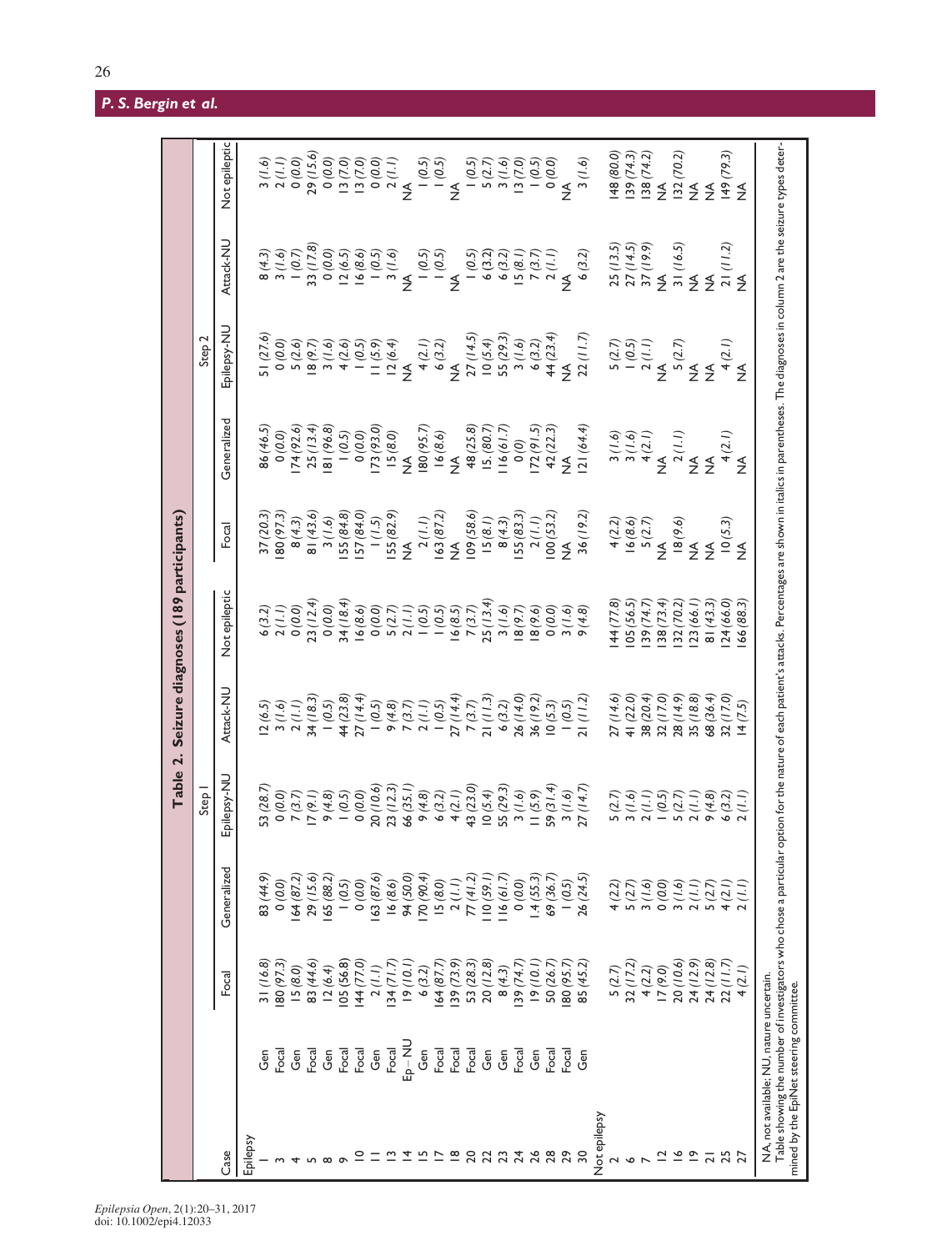|                                                  |            |           |                                                             |                        | Table 3. Etiology (189 participants) |                                                     |                                                                                                                                                                                                                       |                                                                                                                                                          |                                 |
|--------------------------------------------------|------------|-----------|-------------------------------------------------------------|------------------------|--------------------------------------|-----------------------------------------------------|-----------------------------------------------------------------------------------------------------------------------------------------------------------------------------------------------------------------------|----------------------------------------------------------------------------------------------------------------------------------------------------------|---------------------------------|
|                                                  |            |           | Step <sup>1</sup>                                           |                        |                                      |                                                     | Step <sub>2</sub>                                                                                                                                                                                                     |                                                                                                                                                          |                                 |
| Case                                             |            | Genetic   | Structural/metabolic                                        | Jnknown                | Epilepsy unlikely                    | Genetic                                             | Structural/metabolic                                                                                                                                                                                                  | Unknown                                                                                                                                                  | Epilepsy unlikely               |
| Epilepsy                                         |            |           |                                                             |                        |                                      |                                                     |                                                                                                                                                                                                                       |                                                                                                                                                          |                                 |
|                                                  | Genetic    | 43(23.4)  | 22 (12.0)                                                   | 08 (58.7)              | 1   (6.0)                            | 58(31.5)                                            | 21(11.4)                                                                                                                                                                                                              | 98 (53.3)                                                                                                                                                | 7(3.8)                          |
|                                                  | Struct-met | (0.0)     |                                                             | 9(4.8)                 | 4(2.1)                               | O(O.O)                                              | 81 (95.6)                                                                                                                                                                                                             |                                                                                                                                                          | 3(1.6)                          |
|                                                  | Genetic    | 60 (87.4) | $176 (93.1)$<br>$7 (3.8)$                                   | 16(8.7)                | (0.0)0                               | 65 (90.2)                                           | 4(2.2)                                                                                                                                                                                                                | $5(2.7)$<br>14(7.7)                                                                                                                                      | 0(0.0)                          |
|                                                  | Unknown    | 50 (28.1  | 11(6.2)                                                     | 83 (46.6)              | 34(19.1)                             | 46 (25.8)                                           | 10(5.6)                                                                                                                                                                                                               | 82 (46.1)                                                                                                                                                | 40 (22.3)                       |
|                                                  | Genetic    | 155(87.1) | 3(1.7)                                                      | 19(10.7)               | (0.6)                                | 164(91.1)                                           | 0(0.0)                                                                                                                                                                                                                | 16(8.9)                                                                                                                                                  | 0(0.0)                          |
|                                                  | Unknown    | 4(2.1)    | 50 (26.7)                                                   | 81 (43.6)              |                                      | 14(7.5)                                             | 53 (28.5)                                                                                                                                                                                                             | 92 (49.5)                                                                                                                                                | 27(14.5)                        |
|                                                  | Struct-met | 0(0.0)    | 106(57.3)                                                   | 54 (29.2)              | 51 (27.4)<br>25 (13.5)               | 0(0.0)                                              | 133(71.5)                                                                                                                                                                                                             |                                                                                                                                                          | 18(9.7)                         |
|                                                  | Genetic    | 163 (88.1 |                                                             | 22(11.9)               |                                      |                                                     |                                                                                                                                                                                                                       |                                                                                                                                                          | 0(0.0)                          |
|                                                  | Unknown    | 64 (35.6) | $\begin{array}{c} 0 & (0.0) \\ 23 & (12.8) \end{array}$     | 86 (47.8)              | $0 (0.0)$<br>7 (3.9)<br>9 (4.9)      | $166 (89.3)$<br>87 (47.8)                           | $\begin{pmatrix} 0 & 0 & 0 \\ 1 & 7 & 6 & 3 \end{pmatrix}$                                                                                                                                                            | 35 (18.8)<br>20 (10.8)<br>20 (14.3)<br>77 (42.3)<br>23 (12.4)<br>55 (30.1)<br>24 (14                                                                     | (0.6)                           |
|                                                  | Unknown    | 48 (26.0) | 24(13.0)                                                    | 104(56.2)              |                                      | $\lessgtr$                                          | NA<br>$2 (1.1)$<br>$118 (64.5)$<br>NA                                                                                                                                                                                 |                                                                                                                                                          | NA<br>$2 (1.1)$<br>$2 (1.1)$    |
|                                                  | Genetic    | 50 (82.0) | 3(1.6)                                                      | 27(14.8)               | $3(1.6)$<br>2(1.1)                   | 158 (85.4)                                          |                                                                                                                                                                                                                       |                                                                                                                                                          |                                 |
|                                                  | Unknown    | 10(5.5)   | II6 (63.4)<br>68 (36.6)                                     | 55 (30.1)              |                                      | 8(4.4)                                              |                                                                                                                                                                                                                       |                                                                                                                                                          |                                 |
| ≌                                                | Unknown    | 17(9.1)   |                                                             | 69(37.1)               | 32(17.2)                             | $\frac{1}{2}$                                       |                                                                                                                                                                                                                       |                                                                                                                                                          | $\frac{1}{2}$                   |
| 20                                               | Unknown    | 99 (54.1  | 9(4.9)                                                      | 70 (38.3)              | 5(2.7)                               | 112(61.2)                                           |                                                                                                                                                                                                                       | 55(30.1)                                                                                                                                                 | 2(l, l)                         |
| 22                                               | Genetic    | 08(61.4)  | 1(0.6)                                                      | 31(17.6)               | 36 (20.5)                            | 139(78.1)                                           |                                                                                                                                                                                                                       | $24(13.5)$<br>103 (55.1)                                                                                                                                 | 13(7.3)                         |
| 23                                               | Unknown    | 45 (24.1) | 30(16.0)                                                    | 100(53.5)              | 12(6.4)                              | 49 (26.2)                                           |                                                                                                                                                                                                                       |                                                                                                                                                          | 10(5.4)                         |
| $\overline{24}$                                  | Struct-met | 0(0.0)    | 133(71.5)                                                   | 22(11.8)               | 31(16.7)                             | 0(0.0)                                              |                                                                                                                                                                                                                       |                                                                                                                                                          | 19(10.2)                        |
| 26                                               | Genetic    | 91 (50.0) | 9(5.0)                                                      | 45 (24.7)              | 37 (20.3)                            |                                                     |                                                                                                                                                                                                                       |                                                                                                                                                          | 6(3.3)                          |
| 28                                               | Jnknown    | 29 (70.5) | 0(0.0)                                                      | 50 (27.3)              | $4 (2.1)$<br>5(2.6)                  | I54 (84.2)<br>I20 (64.9)                            |                                                                                                                                                                                                                       |                                                                                                                                                          | 2(l.l)                          |
| 29                                               | Struct-met | 0(0.0)    | 83 (96.8)                                                   | (0.5)                  |                                      | $\frac{3}{2}$                                       |                                                                                                                                                                                                                       |                                                                                                                                                          |                                 |
| 30                                               | Genetic    | 32(17.1)  | 51 (27.3)                                                   | 83 (44.4)              | 21(11.2)                             | 92 (49.7)                                           | 14 (7.7)<br>2 (1.1)<br>2 (13.4)<br>159 (85.0)<br>10 (5.4)<br>10 (5.4)<br>2 (15.7)                                                                                                                                     | 9 (4.8)<br>20 (10.9)<br>53 (28.7)<br>NA<br>57 (30.8)                                                                                                     | 7(3.8)                          |
| Not epilepsy                                     |            |           |                                                             |                        |                                      |                                                     |                                                                                                                                                                                                                       |                                                                                                                                                          |                                 |
|                                                  |            | (0.6)     | 11(6.1)                                                     | 12(6.7)                | 56 (86.7)                            |                                                     |                                                                                                                                                                                                                       |                                                                                                                                                          | 58 (88.3)                       |
| ∘                                                |            | 5(2.8)    |                                                             | 22 (12.1)<br>19 (10.3) | 36 (74.7)                            |                                                     |                                                                                                                                                                                                                       |                                                                                                                                                          | 67(90.8)                        |
|                                                  |            | 0(0.0)    | $\begin{array}{c} 19(10.4) \\ 7(3.8) \\ 7(3.8) \end{array}$ |                        | 159 (86.0)                           | $1 (0.5)$<br>$1 (0.5)$<br>$0 (0.0)$                 | $9(5.0)$<br>$6(3.2)$<br>$9(4.9)$                                                                                                                                                                                      |                                                                                                                                                          | 159 (86.0)                      |
|                                                  |            | 21(11.4)  |                                                             | 10(5.4)                | 47 (79.5)                            | $M_{\lambda}^{2}$                                   |                                                                                                                                                                                                                       |                                                                                                                                                          |                                 |
| $\tilde{=}$                                      |            | 2(l.1)    | 13(7.3)                                                     | 20 (11.2)              | 43 (80.3)                            |                                                     |                                                                                                                                                                                                                       |                                                                                                                                                          |                                 |
| $\tilde{=}$                                      |            | (0.0)     | 11(6.1)                                                     | 25 (13.8)<br>50 (27.9) | 45 (80.1)                            |                                                     |                                                                                                                                                                                                                       |                                                                                                                                                          | NA<br>149 (82.8)<br>14 A<br>2 A |
| $\overline{2}$                                   |            | (0.6)     | 10(5.6)                                                     |                        | 18(65.9)                             |                                                     |                                                                                                                                                                                                                       |                                                                                                                                                          |                                 |
| 25                                               |            | (0.5)     | 25(13.5)                                                    | 17(9.2)                | 42(76.7)                             | $\begin{array}{c}\n 4x - 4 \\  2x - 4\n\end{array}$ | $4 = 4$<br>$5 = 4$<br>$6 = 5$<br>$2 = 5$<br>$4 = 5$<br>$4 = 6$                                                                                                                                                        | $2(4, 2)$<br>$2(5, 4)$<br>$2(5, 4)$<br>$2(6, 5)$<br>$2(6, 6)$<br>$2(6, 4)$<br>$2(6, 5)$<br>$2(6, 4)$<br>$2(6, 5)$<br>$2(6, 5)$<br>$2(6, 5)$<br>$2(6, 5)$ | (61.66.6)                       |
| 27                                               |            | (0.6)     | 5(2.8)                                                      | 8(4.4)                 | 68 (92.3)                            |                                                     |                                                                                                                                                                                                                       |                                                                                                                                                          | $\frac{4}{2}$                   |
| EpiNet steering committee.<br>NA, not available. |            |           |                                                             |                        |                                      |                                                     | Table showing the number of investigators who chose a particular option for the etiology of each patient's attacks. Percentages are shown in italics in parentheses. Column 2 shows the etiology as determined by the |                                                                                                                                                          |                                 |

27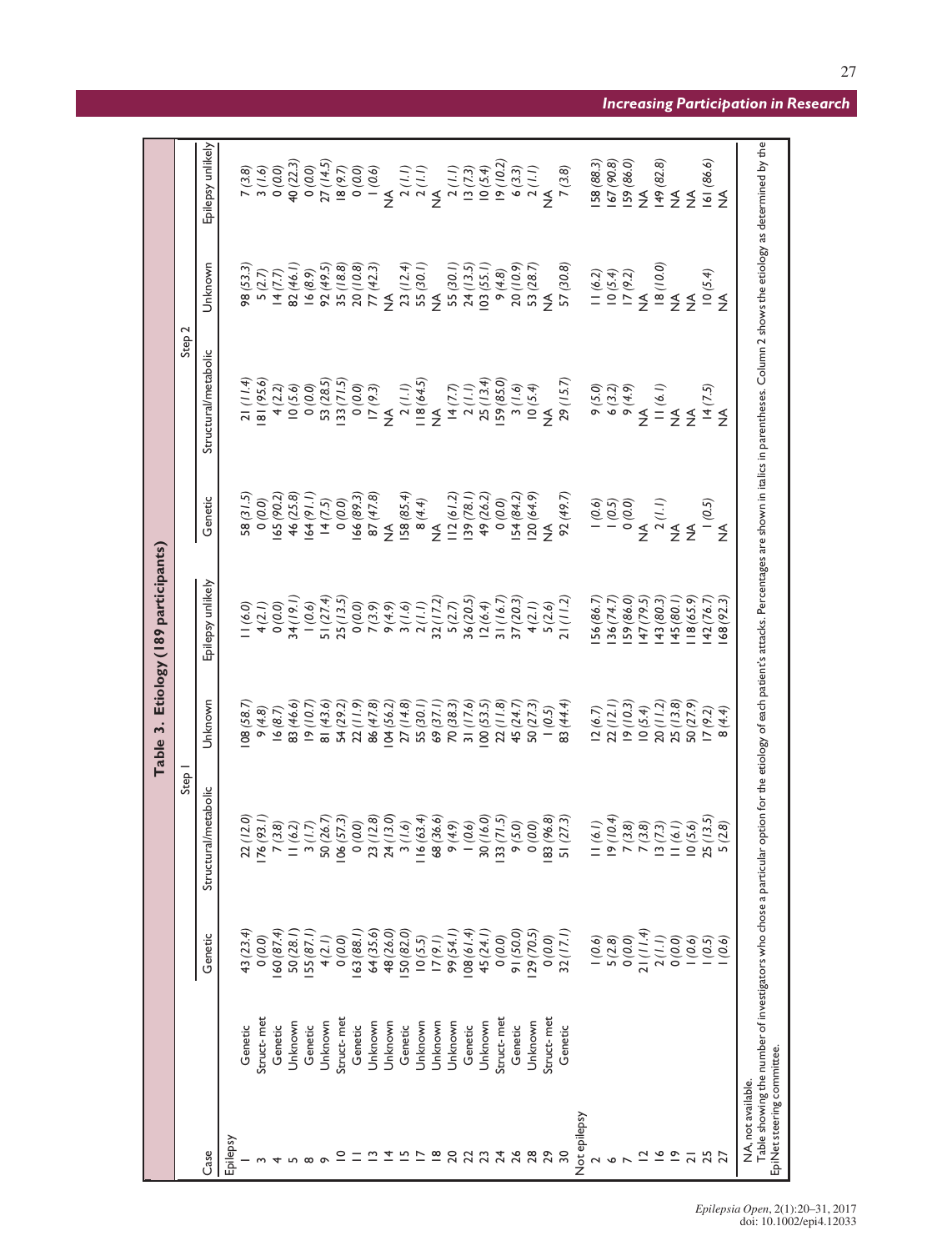cannot be certain that the diagnoses made by members of the steering committee for the validation study are correct, though we believe that they are. Relatively few of the patients had diagnostic video-EEG monitoring, which we would consider the gold standard for epilepsy diagnosis. At the very least, the accreditation process ensures that all those participating in the EpiNet-First trials have a similar approach to diagnosis of epilepsy and epileptic seizures. The physicians accredited for the EpiNet-First trials had a high level of interrater agreement ( $k = 0.70$ ). This is a higher level of agreement than the interrater agreement between pediatric epileptologists in a study of the reliability of diagnoses of first seizures in children  $(k = 0.41)$ , <sup>12</sup> and neurologists in adult studies of the diagnosis of first seizures  $(k = 0.58)$ , and the diagnosis of syncope versus seizure  $(k = 0.4)$ .<sup>10</sup> The higher kappa value seen in our validation study may be due to the expertise of assessors and differences in case selection. Although most of our cases had experienced few attacks, there were several cases with a longer history. In the pediatric study,<sup>12</sup> although the assessing panels comprised epileptologists, the study was enriched for cases in which there was a high degree of diagnostic uncertainty. Both adult studies cited $9,12$  were prospective studies, with an unselected case mix.

### Studies under way using EpiNet

### Randomized controlled trials within EpiNet

The EpiNet-First trials commenced in New Zealand in late 2015.<sup>15,16</sup> These are pragmatic, unblinded, randomized controlled trials in patients with previously untreated epilepsy. Patients who have had two or more seizures, and who have not previously received AEDs, are randomized to one of four AEDs. Five separate trials are being run in parallel. The specific drugs included in each trial depend on the patient's seizure type and the suitability of sodium valproate; patients with focal seizures are randomized to levetiracetam, carbamazepine, or lamotrigine (Trial 1). Patients with generalized seizures are randomized to levetiracetam or sodium valproate if valproate is deemed a suitable drug (Trial 2); if valproate is not considered suitable (e.g., in women of child-bearing age), then patients with generalized seizures are randomized to receive either levetiracetam or lamotrigine (Trial 3). If the investigator is uncertain of the seizure type, then patients are randomized to receive either levetiracetam, sodium valproate, or lamotrigine (Trial 4) or, if valproate is not considered suitable, to either levetiracetam or lamotrigine (Trial 5).

The EpiNet-First trials are based closely on the SANADll trials.<sup>18</sup> The SANAD-ll (Standard and New Anti-Epileptic Drugs) trials are unblinded pragmatic trials being conducted in the United Kingdom in which patients with newly diagnosed epilepsy, who have not previously been treated with AEDs, are randomized to receive either sodium valproate or

The EpiNet-First trials have been registered on the Australia and New Zealand Clinical Trials registry, and patients are currently being recruited. We encourage physicians worldwide to join these trials. Physicians can participate in one, some, or all of the trials. Formal approval from each center's institutional review board or research governance committee and ethics committee is required before physicians can participate. The coordinating center in Auckland is happy to help individual physicians obtain approval for these trials. Investigators are not being paid to enter patients into these trials.

#### EpiNet registries

Registries have been established within EpiNet to collect prospective data on patients who have had a first seizure or are discontinuing treatment. There is also a registry for patients who start a first AED who do not get recruited into one of the EpiNet-First trials. Investigators are encouraged to systematically record information in these registries of all eligible patients they see. Proposals for new registries are welcome.

### Future directions

The database has evolved as we have received feedback from users. It has now reached a considerable level of sophistication. A large amount of information regarding patients and their seizures can be collected; however, it is not necessary to collect all this information on all patients, and some questions only appear in particular contexts.

New forms can be added to the database to capture information regarding different aspects of epilepsy. A form to collect information relating to status epilepticus has recently been released, and any EpiNet investigator can use it. Anyone with an interest in a particular type of epilepsy or treatment modality is welcome to propose a study and to help with development of the required forms.

Investigators are welcome to enter information on all their patients or to participate in single studies if they wish. Although the platform has been established to encourage multicenter studies, it is also possible to run studies that are restricted to a particular institution or country. EpiNet is suitable to establish a registry to determine the outcome associated with the introduction of a new AED in a particular country or region. The database can be used to collect information required for epidemiological studies.

We believe that using an Internet-based platform such as EpiNet might be the only way in which sufficient data can be gained regarding outcomes in rare syndromes or when the outcome itself is relatively uncommon, such as sudden unexpected death in epilepsy (SUDEP).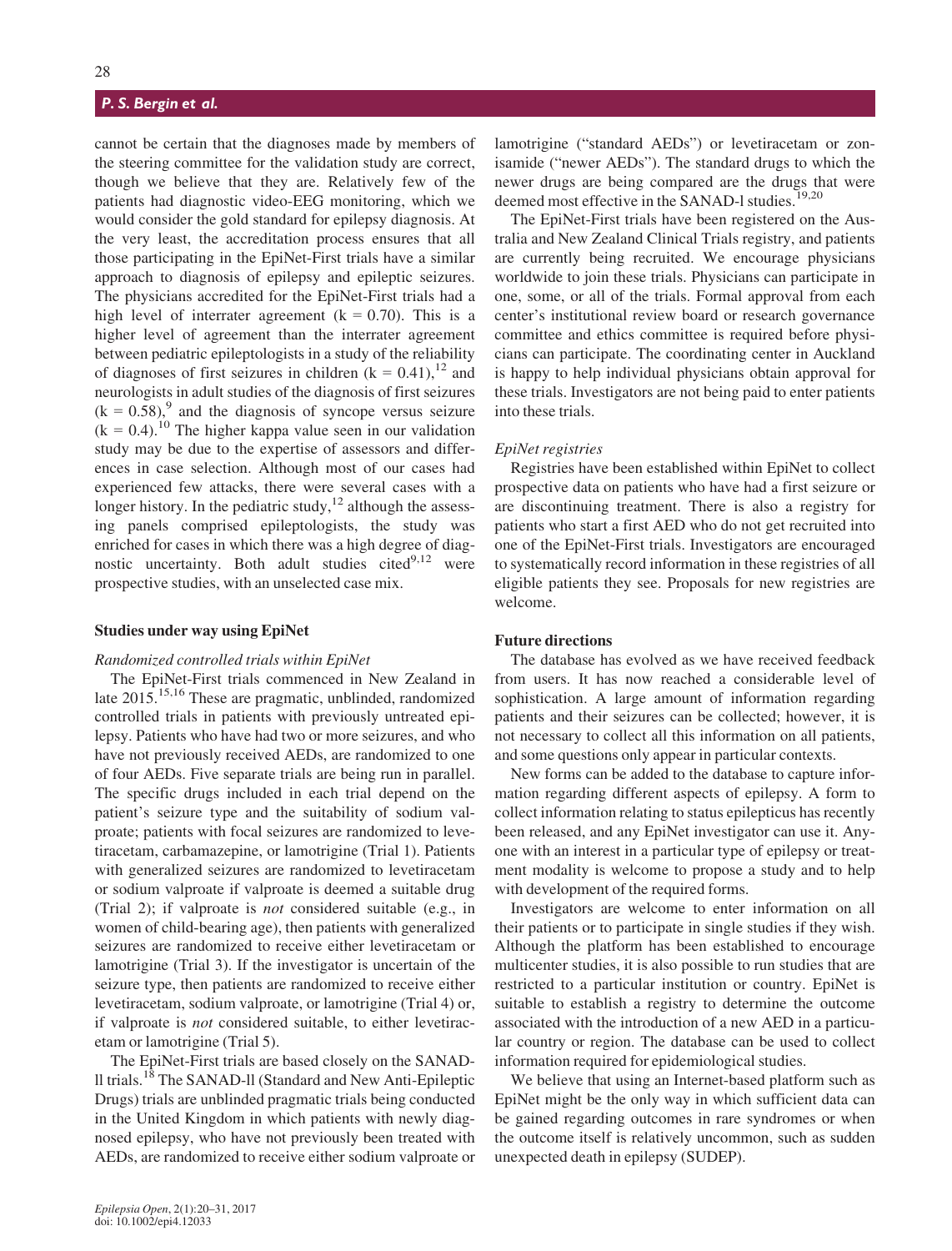# **CONCLUSION**

We encourage physicians to participate in comparative effectiveness research studies. EpiNet has been designed as a platform to undertake clinical research in epilepsy at relatively low cost. EpiNet is available to all specialist physicians who treat people with epilepsy. Physicians are invited to participate in the formal registries and record in a systematic manner the treatments they institute and the outcomes of treatment. Physicians are also invited to participate in simple pragmatic clinical trials and to propose new trials that could be undertaken using this platform; the EpiNet-First trials are now under way, and we are looking for new investigators for these studies. In an effort to ensure appropriate patients are enrolled in the trials, physicians need to be accredited for these trials. We see the accreditation process as a way of raising standards and would therefore encourage physicians to get accredited and to participate in these trials (<http://epinet.co.nz/index.cfm?PageID=11>).

Neurologists, epileptologists, and people affected by epilepsy who wish to participate in clinical research are invited to visit the EpiNet website [\(www.epinet.co.nz\)](http://www.epinet.co.nz) or to contact the authors.

### **ACKNOWLEDGMENTS**

This study was funded by the Neurological Foundation of New Zealand, the New Zealand Health Research Council, and the Julius Brendel trust. The EpiNet project has also received funding from the A+ Charitable Trust, Commonwealth Serum Laboratories, Seqirus, Sanofi, Cyberonics, Enigma Publishing, and Fine Tours New Zealand. We thank Jeremy Jost (Limoges, France), Erica Beilharz, Stephanie Walsh, and Kaisa Wilson (Auckland, New Zealand) for their help with the data preparation and analysis.

# **DISCLOSURE**

None of the authors has any conflict of interest to disclose. We confirm that we have read the Journal's position on issues involved in ethical publication and affirm that this report is consistent with those guidelines.

# **REFERENCES**

- 1. Beghi E. Addressing the burden of epilepsy: many unmet needs. Pharmacol Res 2016;107:79–84.
- 2. de Boer HM, Mula M, Sander JW. The global burden and stigma of epilepsy. Epilepsy Behav 2008;12:540–546.
- 3. French JA. Trial design: how do we figure out if an AED works. Epilepsy Curr 2012;12:24–26.
- 4. van Staa TP, Dyson L, McCann G, et al. The opportunities and challenges of pragmatic point-of-care randomised trials using routinely collected electronic records: evaluations of two exemplar trials. Health Technol Assess 2014;18:1–146.
- 5. Fiore LD, Lavori PW. Integrating randomized comparative effectiveness research with patient care. N Engl J Med 2016;374:2152– 2158.
- 6. Bergin P, Frith R, Walker E, et al. How to get the answer to nearly everything: using the Internet for epilepsy research. Epilepsia 2007;48:1415–1417; discussion 1417–1424.
- 7. Bergin P, Beghi E, Egbuji J. The EpiNet project—invitation to participate in investigator-led clinical research. Epilepsia 2010;51:1919– 1920.
- 8. Bergin P, Sadleir L, Legros B, et al. An international pilot study of an Internet-based platform to facilitate clinical research in epilepsy: the EpiNet project. Epilepsia 2012;53:1829–1835.
- 9. van Donselaar CA, Geerts AT, Meulstee J, et al. Reliability of the diagnosis of a first seizure. Neurology 1989;39:267–271.
- 10. Hoefnagels WA, Padberg GW, Overweg J, et al. Syncope or seizure? A matter of opinion. Clin Neurol Neurosurg 1992;94:153–156.
- 11. Rinaldi G, Zarrelli MM, Beghi E, et al. The international classification of the epilepsies and epileptic syndromes. An algorithm for its use in clinical practice. Epilepsy Res 2000;41:223–234.
- 12. Stroink H, van Donselaar CA, Geerts AT, et al. Interrater agreement of the diagnosis and classification of a first seizure in childhood. The Dutch Study of Epilepsy in Childhood. J Neurol Neurosurg Psychiatry 2004;75:241–245.
- 13. ILAE. Epileptologist Competencies: ILAE, 2016. Available at: [http://](http://www.ilae.org/Visitors/News/NewsAboutILAE.cfm#surv) [www.ilae.org/Visitors/News/NewsAboutILAE.cfm#surv](http://www.ilae.org/Visitors/News/NewsAboutILAE.cfm#surv); [www.surveymonkey.com/r/epileptologistcompetencies.](https://www.surveymonkey.com/r/epileptologistcompetencies) Accessed November 5, 2016.
- 14. Berg AT, Berkovic SF, Brodie MJ, et al. Revised terminology and concepts for organization of seizures and epilepsies: report of the ILAE Commission on Classification and Terminology, 2005–2009. Epilepsia 2010;51:676–685.
- 15. Bergin PS, Beghi E, Tripathi M, et al. Invitation to participate in the EpiNet-First trials. Epilepsia 2015;56:807.
- 16. EpiNet Study Group. EpiNet-First Trials—For Health Professionals: Enigma Publishing, 2015. Available at: [http://epinet.co.nz/index.cfm?](http://epinet.co.nz/index.cfm?PageID=12) [PageID=12](http://epinet.co.nz/index.cfm?PageID=12). Updated January 10, 2015; accessed November 5, 2016.
- 17. Landis JR, Koch GG. An application of hierarchical kappa-type statistics in the assessment of majority agreement among multiple observers. Biometrics 1977;33:363–374.
- 18. SANAD Trialists. SANAD ll 2014. Available at: [http://www.sanad2.](http://www.sanad2.org.uk/) [org.uk/.](http://www.sanad2.org.uk/) Updated February 8, 2016; cited May 11, 2016; accessed November 5, 2016.
- 19. Marson AG, Al-Kharusi AM, Alwaidh M, et al. The SANAD study of effectiveness of valproate, lamotrigine, or topiramate for generalised and unclassifiable epilepsy: an unblinded randomised controlled trial. Lancet 2007;369:1016–1026.
- 20. Marson AG, Al-Kharusi AM, Alwaidh M, et al. The SANAD study of effectiveness of carbamazepine, gabapentin, lamotrigine, oxcarbazepine, or topiramate for treatment of partial epilepsy: an unblinded randomised controlled trial. Lancet 2007;369:1000–1015.

## 1Appendix

Members of the EpiNet study group who completed at least 20 of the EpiNet validation study cases or who have admitted significant numbers of patients into the EpiNet database, listed by country and then alphabetically by family name.

| <b>Epilepsia Open</b> |           |
|-----------------------|-----------|
| Argentina             |           |
| Analía Calle          |           |
| Claudio Palacios      |           |
| <b>Australia</b>      |           |
| Anita Cairns          |           |
| Patrick Carney        |           |
| Donald Craig          |           |
| Deepak Gill           |           |
| Sachin Gupta          |           |
| Cecilie Lander        |           |
| Hanka Laue-Gizzi      |           |
| Natalie Hitchens      |           |
| Michelle Kiley        |           |
| Nicholas Lawn         |           |
| Elizabeth Reyneke     |           |
| Kate Riney            |           |
| Meng Tan              |           |
|                       | Continued |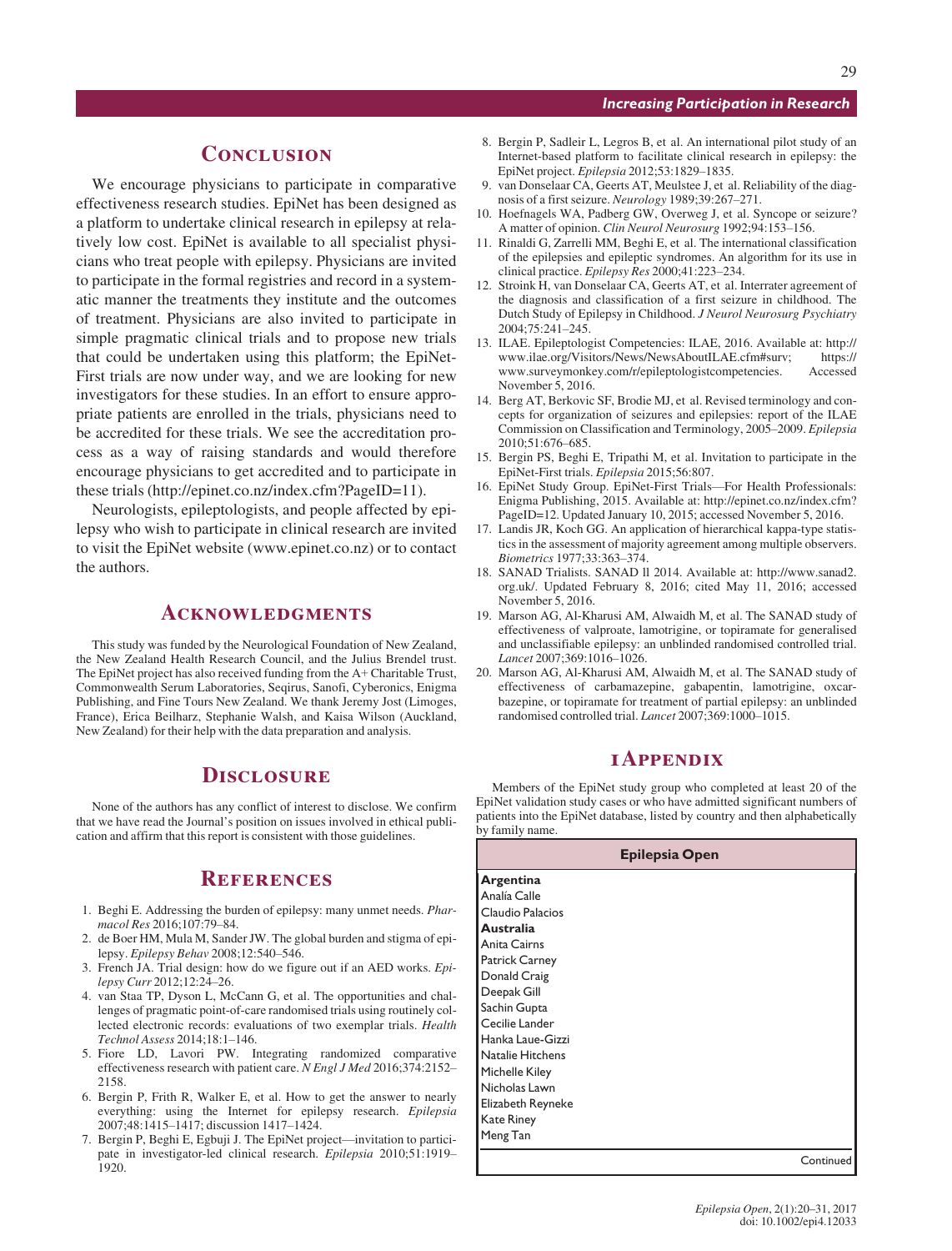Michael Tan Mark Thieban Emma Whitham Chong Wong Belgium Benjamin Legros Michel Ossemann Germain van Rijckevorsel Brazil Ana Gabriela Ferrari Strang Angela Gifoni Linden Helio Bruno Monnerat Canada Paula Brna Elizabeth Donner Stephanie Jacques Nathalie Jette Richard McLachlan Ismail Mohamed Thi Phuoc Yen Tran China Xiao Bo Song Fan Yang Guang Ming Li Kang Wang Shouwen Zhang Colombia Lady Ladino Denmark Jakob Christensen Margarethe Sophie K ӧlmel Marina Nikanorova Finland Annukka Uusitalo Paivi Vieira France Stephane Auvin Georgia Maia Alkhidze Tamar Ediberidze Nino Gogatishvili Tamar Jishkariani **Germany** Dieter Dennig Anja Grimmer Rosa Michaelis Susanne Schubert-Bast Caspar Stephani Stefan Stodieck Martin Vollbrandt Andreas Zellner Greece Dimitrios Zafeiriou Hungary Andras Fogarasi Peter Halasz India Rameshwar Nath Chaurasia Satish lain Raj Nair Pravar Passi

Surekha Rajadhyaksha Sita Jayalakshmi Sattaluri Harshuti Shah Kavita Srivastava Vrajesh Udani Ireland Daniel Costello litaly Umberto Aguglia Arnaldo Bartocci Paolo Benna Simone Beretta Edoardo Ferlazzo Daniela Laino Alberto Spalice Pasquale Striano Alberto Verrotti Clara Zanchi Jamaica Amza Ali Malaysia Kheng Seang Lim Hui Jan Tan Mexico Alfredo Ramirez Ildefonso Rodriguez-Leyva New Zealand Neil Anderson Alan Barber Pietro Cariga James Cleland Nicholas Child Suzanne Davis Viswas Dayal Cameron Dickson John Doran Roderick Duncan Richard Frith Pratima Giri Michael Herd David Hutchinson Ivan Iniesta Jayaganth Jayabal Bethany Jones Justin Kao Dean Kilfoyle Nicole McGrath John Mottershead **Colette Muir** Melinda Nolan Jennifer Pereira Anna Ranta Ian Rosemergy Sneha Sadani Mark Simpson Claire Spooner Paul Timmings Elizabeth Walker Diana Wei Ernest Willoughby Edward Wong Teddy Wu Nigeria

Continued

Continued